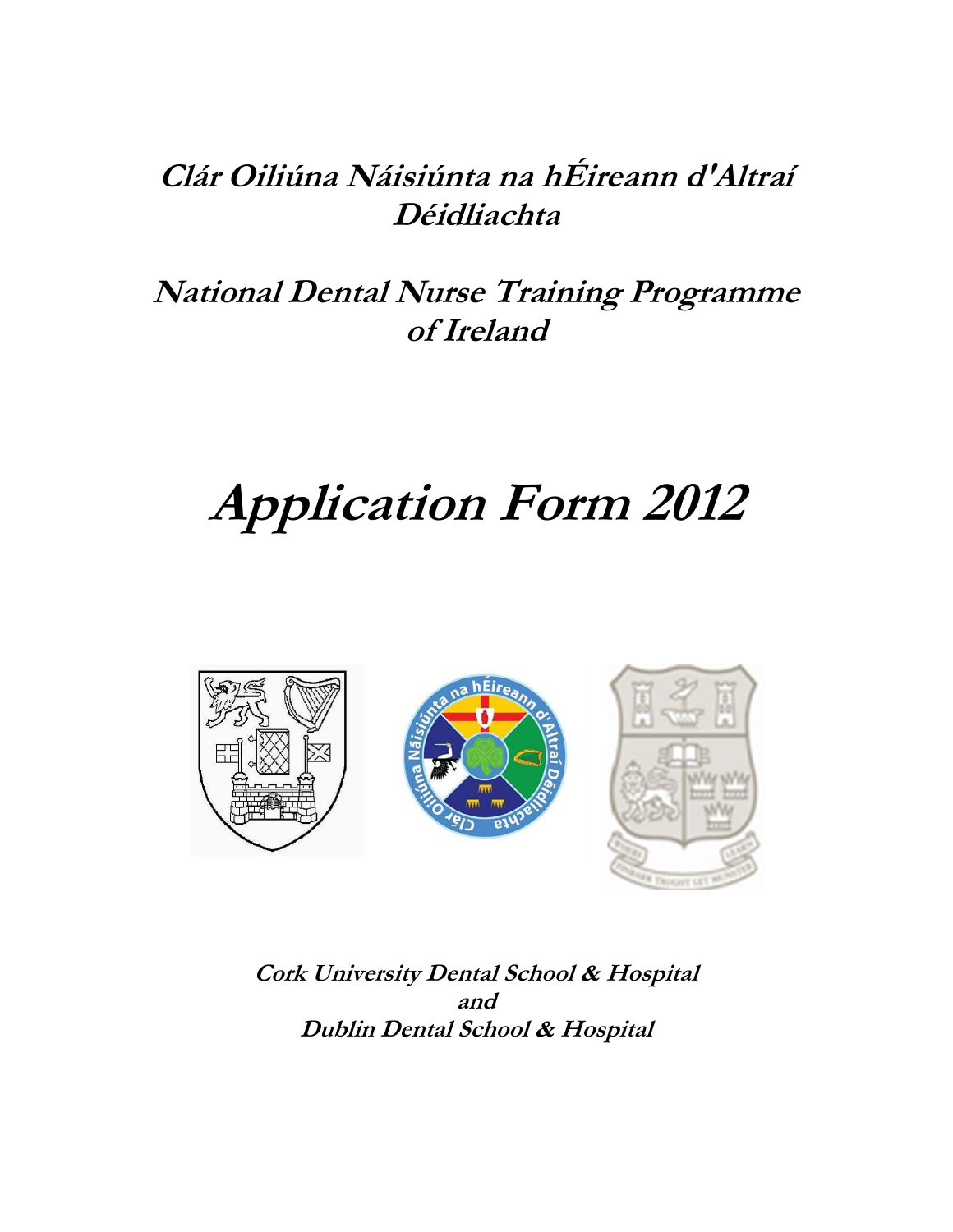

Tel: 353-21-4903571 Fax: 353-21-4903233 E-mail: f.grant@ucc.ie

## **APPLICATION FORM**

Diploma in Dental<br>Nursing<br>2012/2013

# (Complete in BLOCK LETTERS using a black pen)<br>Closing Date for receipt of completed forms: Friday,  $23<sup>rd</sup>$  March, 2012 before 5pm

| <b>SURNAME:</b>                                                                                      |                                           |                                                                                              |
|------------------------------------------------------------------------------------------------------|-------------------------------------------|----------------------------------------------------------------------------------------------|
| (As on Birth Certificate)                                                                            |                                           |                                                                                              |
| (if applicable)                                                                                      |                                           |                                                                                              |
| <b>FORENAMES:</b>                                                                                    |                                           |                                                                                              |
| (As on Birth Certificate)                                                                            |                                           |                                                                                              |
|                                                                                                      |                                           | SEX:                                                                                         |
| e.g. Ms., Mr., Rev., etc                                                                             | $(dd/mm/$ yyyy)                           | $(F \text{ or } M)$ (For statistical<br>purposes only, NOT part of<br>the selection process) |
| <b>ADDRESS FOR CORRESPONDENCE:</b><br>(Please specify dates for which this address will be relevant) |                                           |                                                                                              |
|                                                                                                      |                                           |                                                                                              |
|                                                                                                      |                                           |                                                                                              |
|                                                                                                      | <b>COUNTRY OF BIRTH: COUNTY OF BIRTH:</b> |                                                                                              |
| NATIONALITY: _____________                                                                           | PPS. NO.                                  |                                                                                              |
| PERMANENT HOME ADDRESS:<br>(This address will be used at times other than those stated above)        |                                           |                                                                                              |
|                                                                                                      |                                           |                                                                                              |
|                                                                                                      |                                           |                                                                                              |
|                                                                                                      |                                           |                                                                                              |
|                                                                                                      |                                           |                                                                                              |
|                                                                                                      |                                           |                                                                                              |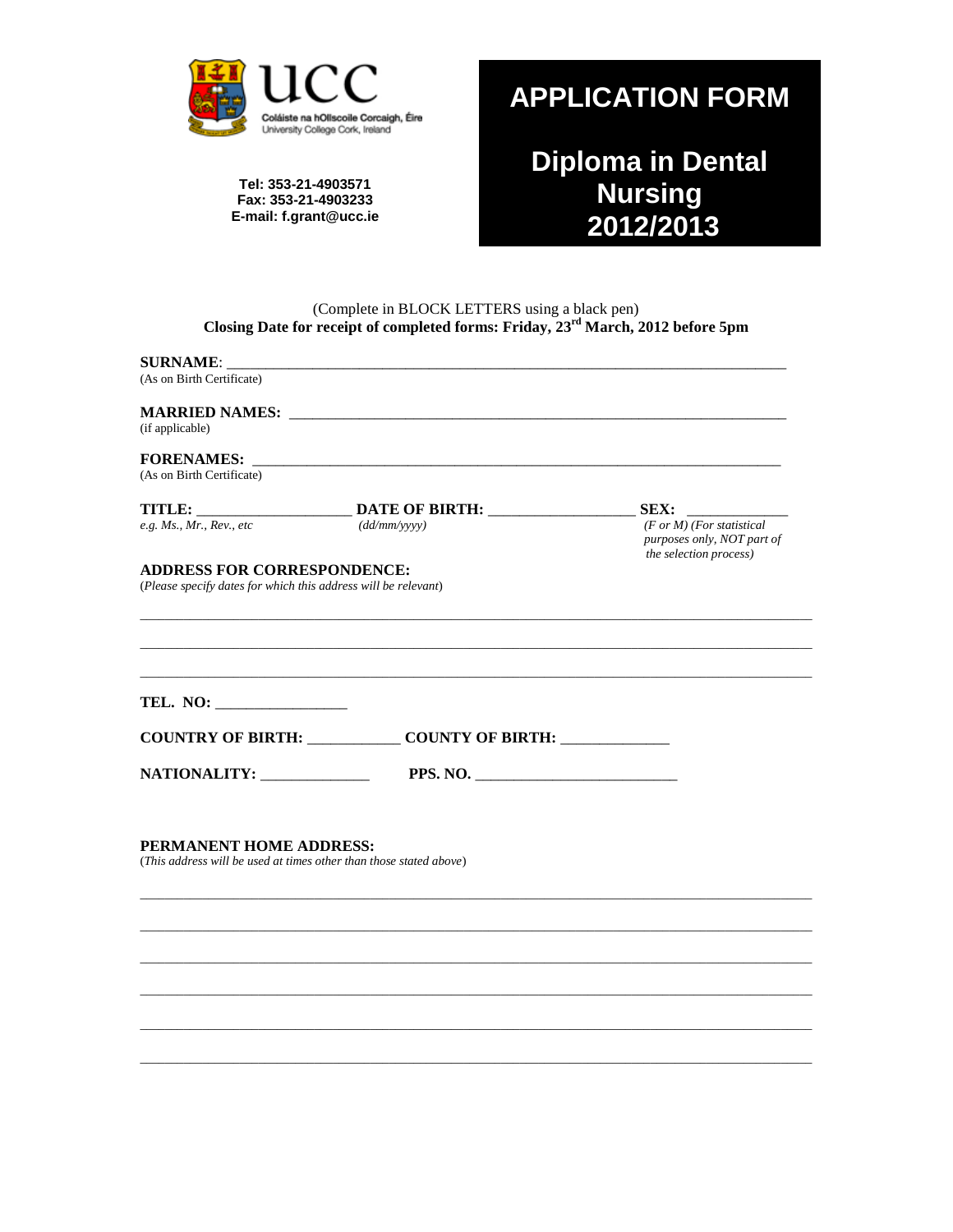#### **EDUCATION:**

| Secondary Education (Highest Level obtained) (Please confirm below if you are sitting the<br><b>Leaving Certificate in 2012)</b> |      |          |                         |
|----------------------------------------------------------------------------------------------------------------------------------|------|----------|-------------------------|
| Qualification achieved e.g. Leaving                                                                                              | Year | Subjects | Level/Grade<br>Achieved |
|                                                                                                                                  |      |          |                         |
|                                                                                                                                  |      |          |                         |
|                                                                                                                                  |      |          |                         |
|                                                                                                                                  |      |          |                         |
|                                                                                                                                  |      |          |                         |

| <b>Post-Secondary Education (Highest Level obtained)</b> |      |          |             |
|----------------------------------------------------------|------|----------|-------------|
| Qualification achieved e.g.                              | Year | Subjects | Level/Grade |
| Certficate/Diploma/Degree                                |      |          | Achieved    |
|                                                          |      |          |             |
|                                                          |      |          |             |
|                                                          |      |          |             |
|                                                          |      |          |             |
|                                                          |      |          |             |
|                                                          |      |          |             |
|                                                          |      |          |             |
|                                                          |      |          |             |
|                                                          |      |          |             |
|                                                          |      |          |             |
|                                                          |      |          |             |
|                                                          |      |          |             |
| Use an additional page if necessary.                     |      |          |             |

### **OTHER COURSES:**

#### **GENERAL:**

FOR RECORD PURPOSES, PLEASE INDICATE IF:

Have you previously applied for admission to UCC? **No No** 

If so, state course(s)  $\frac{1}{\sqrt{2\pi}}$  Year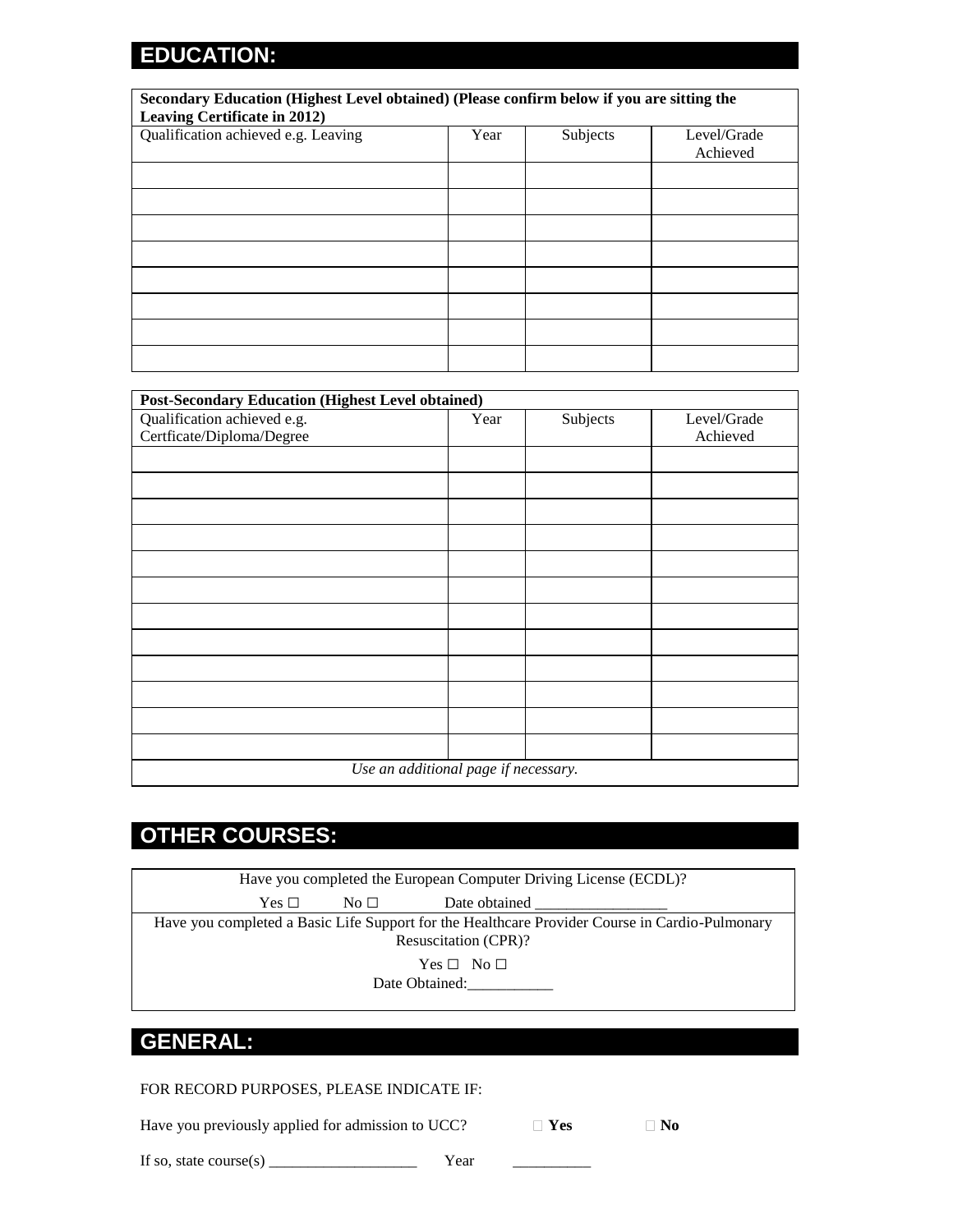## **PREVIOUS EMPLOYMENT:**

| <b>Previous Relevant Experience (that will support your application)</b><br>Employer Name and Address<br>and Dates (From, To) |                                      | Duties |
|-------------------------------------------------------------------------------------------------------------------------------|--------------------------------------|--------|
|                                                                                                                               |                                      |        |
|                                                                                                                               |                                      |        |
|                                                                                                                               |                                      |        |
|                                                                                                                               |                                      |        |
|                                                                                                                               |                                      |        |
|                                                                                                                               |                                      |        |
|                                                                                                                               |                                      |        |
|                                                                                                                               |                                      |        |
|                                                                                                                               |                                      |        |
|                                                                                                                               |                                      |        |
|                                                                                                                               |                                      |        |
|                                                                                                                               |                                      |        |
|                                                                                                                               |                                      |        |
|                                                                                                                               |                                      |        |
|                                                                                                                               |                                      |        |
|                                                                                                                               |                                      |        |
|                                                                                                                               |                                      |        |
|                                                                                                                               |                                      |        |
|                                                                                                                               |                                      |        |
|                                                                                                                               |                                      |        |
|                                                                                                                               |                                      |        |
|                                                                                                                               |                                      |        |
|                                                                                                                               |                                      |        |
|                                                                                                                               |                                      |        |
|                                                                                                                               |                                      |        |
|                                                                                                                               |                                      |        |
|                                                                                                                               |                                      |        |
|                                                                                                                               |                                      |        |
|                                                                                                                               |                                      |        |
|                                                                                                                               |                                      |        |
|                                                                                                                               |                                      |        |
|                                                                                                                               |                                      |        |
|                                                                                                                               |                                      |        |
|                                                                                                                               |                                      |        |
|                                                                                                                               |                                      |        |
|                                                                                                                               |                                      |        |
|                                                                                                                               |                                      |        |
|                                                                                                                               | Use an additional page if necessary. |        |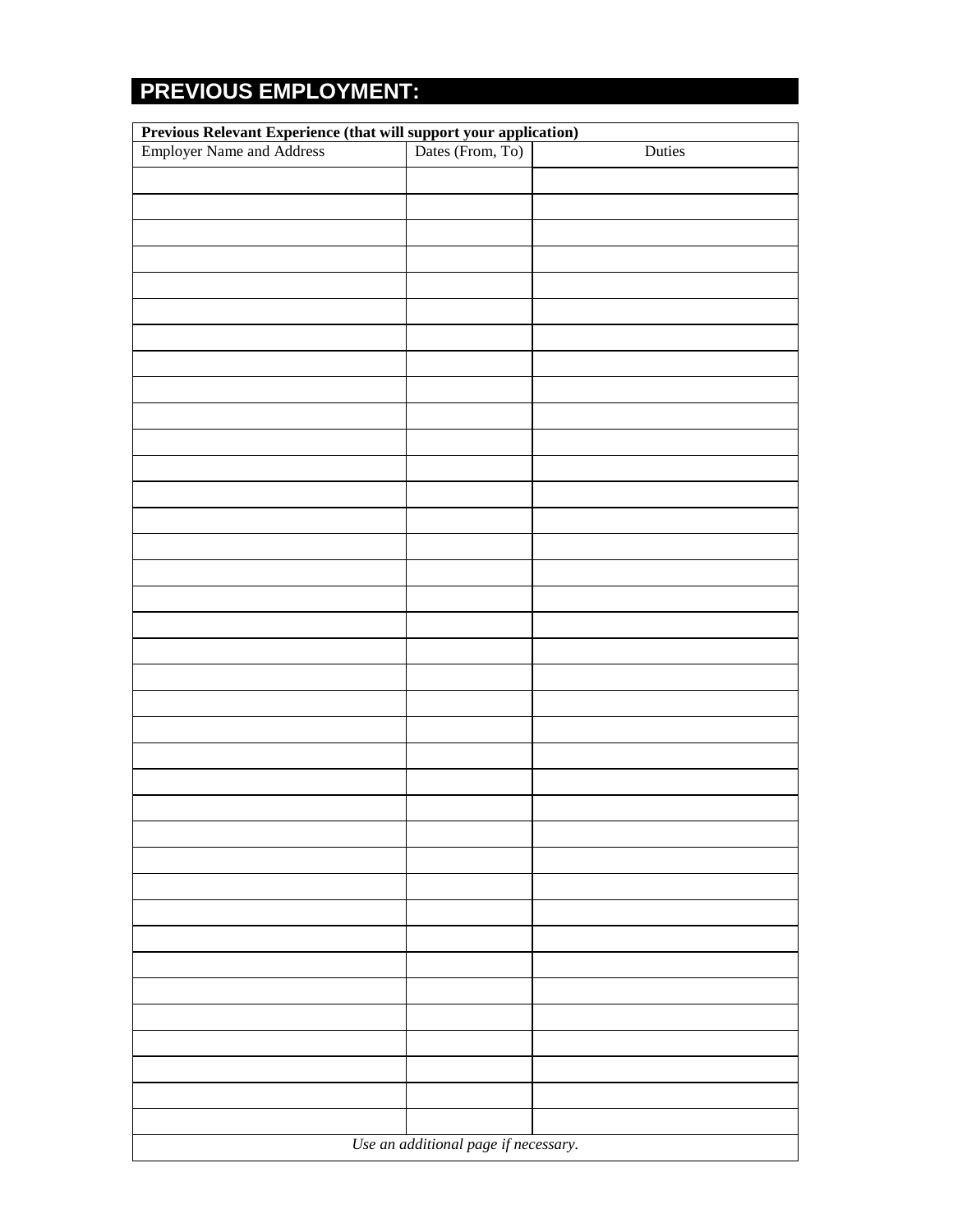| <b>Name of current Employer:</b>   |                                                                                                                      |
|------------------------------------|----------------------------------------------------------------------------------------------------------------------|
| <b>Current Employers Address:</b>  |                                                                                                                      |
|                                    |                                                                                                                      |
|                                    | <u> 1989 - Jan James James James James James James James James James James James James James James James James J</u> |
| <b>Main Duties:</b>                |                                                                                                                      |
|                                    |                                                                                                                      |
|                                    |                                                                                                                      |
|                                    |                                                                                                                      |
|                                    |                                                                                                                      |
| Employment Status (please tick):   | Full-time $\Box$ Part-time $\Box$                                                                                    |
| Place of Employment (Please tick): | <b>Example 1</b> Health Board $\Box$ Private Practice $\Box$ Other $\Box$                                            |
|                                    |                                                                                                                      |

#### **VERIFICATION OF EMPLOYMENT:**

Please fill in the following table to verify clinical experience and ensure that each employing practitioner has signed to verify the duration of employment. (Not necessary if applying for a position within the Cork University Dental School & Hospital).

|                                   | Dates Employed              | Position                                 | Name of employer and      |                                   |
|-----------------------------------|-----------------------------|------------------------------------------|---------------------------|-----------------------------------|
| <b>Start Date</b><br>(dd,mm,yyyy) | Finish Date<br>(dd,mm,yyyy) | (i.e.<br>administrator,<br>dental nurse) | address of dental surgery | Signature of Employing<br>Dentist |
|                                   |                             |                                          |                           |                                   |
|                                   |                             |                                          |                           |                                   |
|                                   |                             |                                          |                           |                                   |
|                                   |                             |                                          |                           |                                   |
|                                   |                             |                                          |                           |                                   |
|                                   |                             |                                          |                           |                                   |
|                                   |                             |                                          |                           |                                   |
|                                   |                             |                                          |                           |                                   |
|                                   |                             |                                          |                           |                                   |
|                                   |                             |                                          |                           |                                   |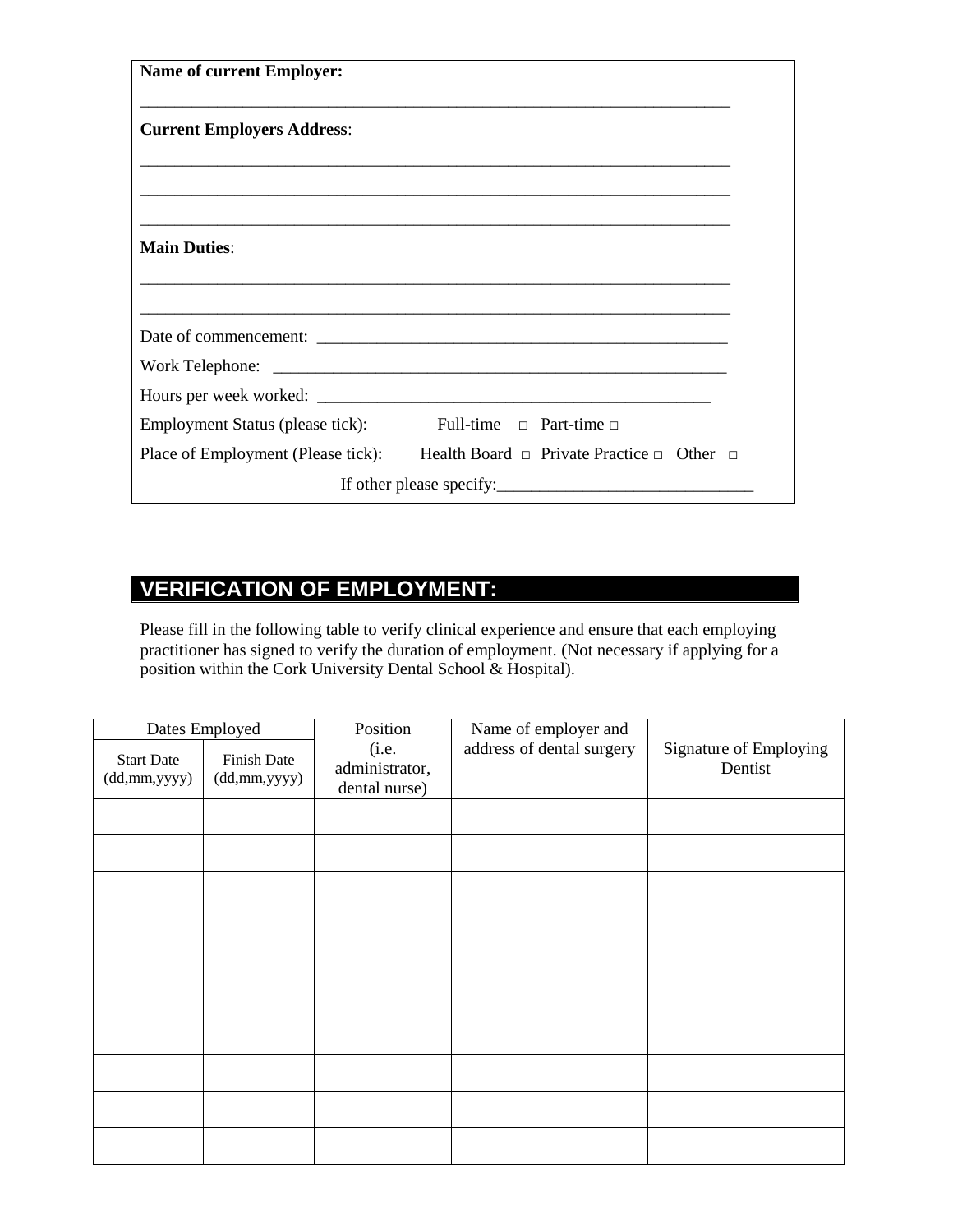#### **SPECIAL NEEDS:**

Do you have any special needs?

Yes  $\Box$  No  $\Box$ 

If yes, please explain:\_\_\_\_\_\_\_\_\_\_\_\_\_\_\_\_\_\_\_\_\_\_\_\_\_\_\_\_\_\_\_\_\_\_\_\_\_\_\_\_\_\_\_\_\_\_\_\_\_\_\_\_\_\_\_\_\_\_\_\_\_\_\_\_\_\_\_\_\_

#### **ADDITIONAL INFORMATION:**

| Using the space below, please tell us why you should be considered for a place on this<br>programme? |
|------------------------------------------------------------------------------------------------------|
|                                                                                                      |
|                                                                                                      |
|                                                                                                      |
|                                                                                                      |
|                                                                                                      |
|                                                                                                      |
|                                                                                                      |
|                                                                                                      |

\_\_\_\_\_\_\_\_\_\_\_\_\_\_\_\_\_\_\_\_\_\_\_\_\_\_\_\_\_\_\_\_\_\_\_\_\_\_\_\_\_\_\_\_\_\_\_\_\_\_\_\_\_\_\_\_\_\_\_\_\_\_\_\_\_\_\_\_\_\_\_\_\_\_\_

\_\_\_\_\_\_\_\_\_\_\_\_\_\_\_\_\_\_\_\_\_\_\_\_\_\_\_\_\_\_\_\_\_\_\_\_\_\_\_\_\_\_\_\_\_\_\_\_\_\_\_\_\_\_\_\_

| <b>PREFERRED TRAINING CENTRE:</b>                                                                                                                                                                                                                                                                               |  |  |
|-----------------------------------------------------------------------------------------------------------------------------------------------------------------------------------------------------------------------------------------------------------------------------------------------------------------|--|--|
| Which training centre do you wish to attend?                                                                                                                                                                                                                                                                    |  |  |
| Dublin $\Box$<br>Galway $\Box$                                                                                                                                                                                                                                                                                  |  |  |
| Cork<br>$\Box$ or Cork with clinical training $\Box$                                                                                                                                                                                                                                                            |  |  |
| Waterford $\Box$<br>Limerick $\Box$<br>Tralee $\Box$                                                                                                                                                                                                                                                            |  |  |
| Please Note: If you are currently in employment as a trainee Dental Nurse in<br>practice you need only select the centre of your choice. If you are applying for a<br>full time clinical training placement in the Cork University Dental School and<br>Hospital, you must only select ONE of the Cork options. |  |  |

#### **HOW DID YOU HEAR ABOUT THE PROGRAMME:**

Newspaper □ Mail □ Previous Graduate □ Dental Practitioner □ Other □ If other, please state:\_\_\_\_\_\_\_\_\_\_\_\_\_\_\_\_\_\_\_\_\_\_\_\_\_\_\_